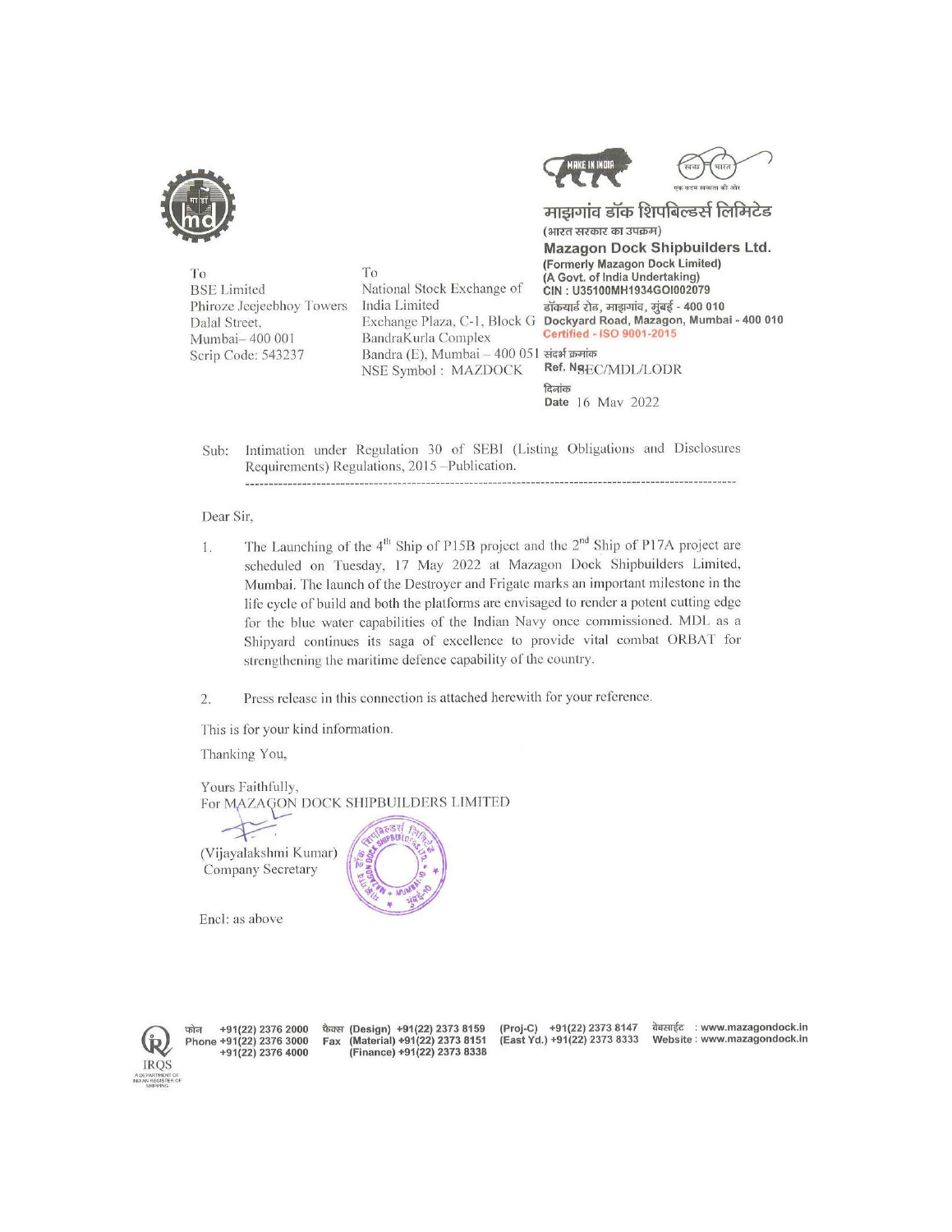## Press Release

1. Mazagon Dock Shipbuilders Limited (MDL), is a Defence Public Sector undertaking having a rich legacy of building and delivering close to 800 ships both in the civil and defence sectors since inception. Currently three major projects for the Indian Navy comprising of Destroyers, Frigates and Submarines are under various stages of construction in the yard. For FY 2021-22, the shipyard has recorded the highest ever turnover of Rs 5605 Cr (provisional & unaudited) reflecting a growth of 38.5% over the last financial year.

2. Being a labour intensive industry, the Covid-19 pandemic had posed an unprecedented challenge for the operations of the Shipyard. Despite all odds MDL have delivered three (03) defence platforms (2 Scorpene Submarines & 1 Missile guided Destroyer) in a single calendar year of 2021 which is a remarkable feat by any measure. In FY 2021-22 MDL has declared an interim dividend of Rs. 7.10 per equity share of Rs. 10 each against Rs. 5.41 per equity share in FY 2020-21 (total dividend paid for FY 2020-21 Rs.7.24 per equity share). Final dividend for FY 2021-22, if any, shall be declared post finalization of annual accounts. MDL is a zero-debt company with a consistent profit track record.

3. The shipyard is currently building 03 nos. of 'P15B' Visakhapatnam Class Destroyers (one out of four already delivered to IN), 04 nos. of \*PI7A' Nilgiri Class Advanced Stealth Frigates, 02 nos. of 'P75' Scorpene Class Conventional Submarines (four out of six already delivered to IN). In addition, MDL is also carrying out Medium Refit & Life Certification of Submarine INS Shishumar. These projects constitute MDL's robust order book position of Rs. 45,957 Cr approx. as on 31 Mar 2022.

4. In an unprecedented double launch on a single day, the 4<sup>th</sup> ship of P15B project and the 2<sup>nd</sup> ship of P17A project are scheduled for launch on 17 May 2022.The launch of the Destroyer and Frigate marks an important milestone in the life cycle of build and both the platforms are envisaged to render a potent cutting edge for the blue water capabilities of the Indian Navy once commissioned. MDL as a Shipyard continues its saga of excellence to provide vital combat ORBAT for strengthening the maritime defence capability of the country.